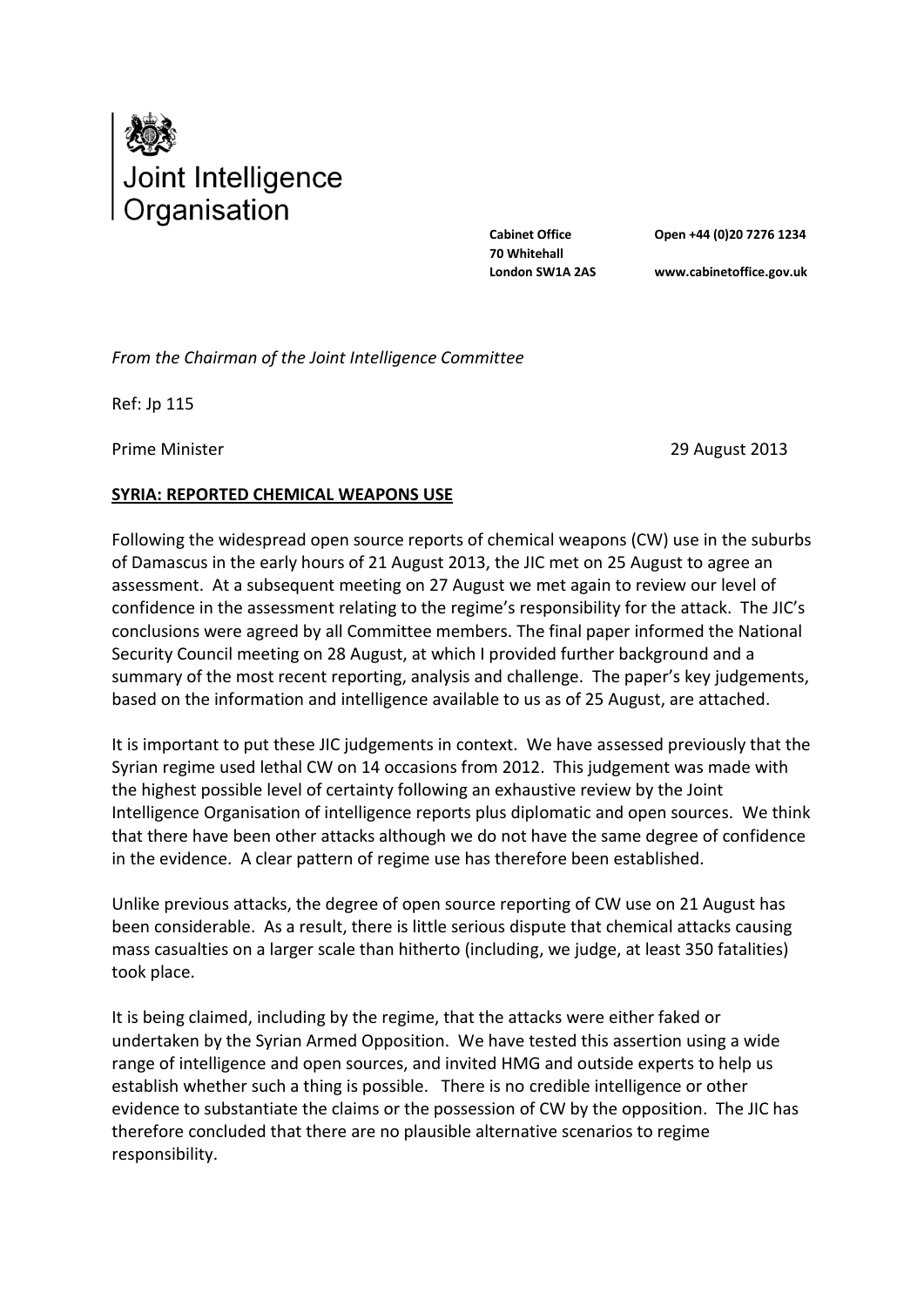We also have a limited but growing body of intelligence which supports the judgement that the regime was responsible for the attacks and that they were conducted to help clear the Opposition from strategic parts of Damascus. Some of this intelligence is highly sensitive but you have had access to it all.

Against that background, the JIC concluded that it is highly likely that the regime was responsible for the CW attacks on 21 August. The JIC had high confidence in all of its assessments except in relation to the regime's precise motivation for carrying out an attack of this scale at this time – though intelligence may increase our confidence in the future.

There has been the closest possible cooperation with the Agencies in producing the JIC's assessment. We have also worked in concert with the US intelligence community and agree with the conclusions they have reached.

Jon Day